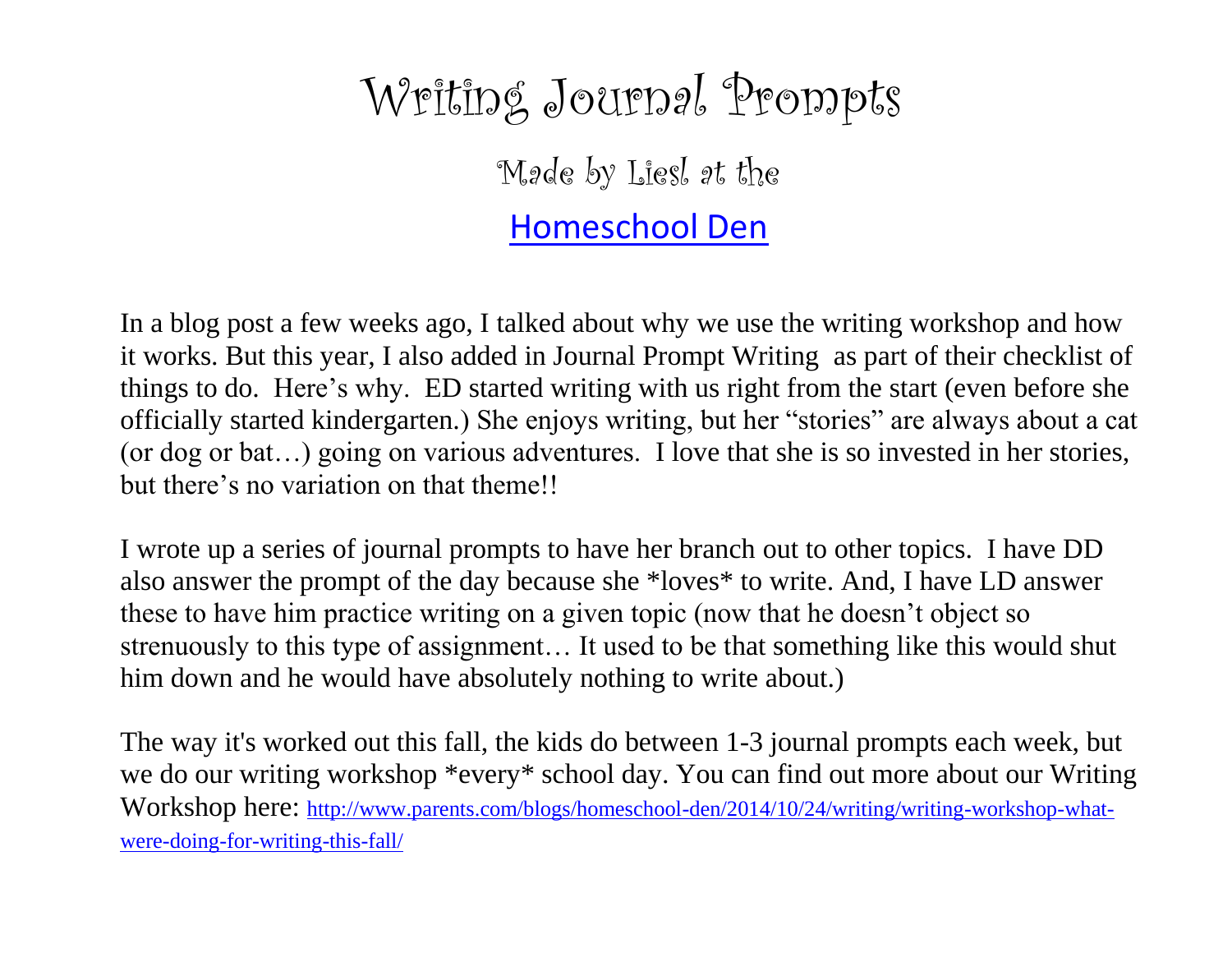| In your journal, write your name and describe<br>some of the things you like to do. Talk a little bit<br>about what makes your family special.    | 5<br>Draw a picture of the scariest monster you can.<br>Color it in. Then pretend your friend/Mom/Dad is<br>blind and can't see it. Describe it with words.                                                                                  |
|---------------------------------------------------------------------------------------------------------------------------------------------------|----------------------------------------------------------------------------------------------------------------------------------------------------------------------------------------------------------------------------------------------|
| Draw a picture of your best friend and tell me a<br>little bit about her or him.                                                                  | ¦6<br>You found \$1,000! Describe what you will do with<br>the money.                                                                                                                                                                        |
| What makes you a good friend?                                                                                                                     |                                                                                                                                                                                                                                              |
| $\overline{\mathbf{z}}$<br>Describe your morning routine and all the things<br>you do right after you wake up.                                    | 7<br>Choose a family member. Describe a special time<br>you had with them.                                                                                                                                                                   |
| 4<br>Think about one day when you were very happy.<br>Describe that day. Explain what made the day feel<br>special. Draw a picture if you'd like. | 8<br>When is you birthday? Write that in your journal.<br>: Then write about a special birthday you had.<br>Do you have a birthday wish-list for your next<br>birthday? If so, write a list that begins, "My<br>birthday wish-list includes" |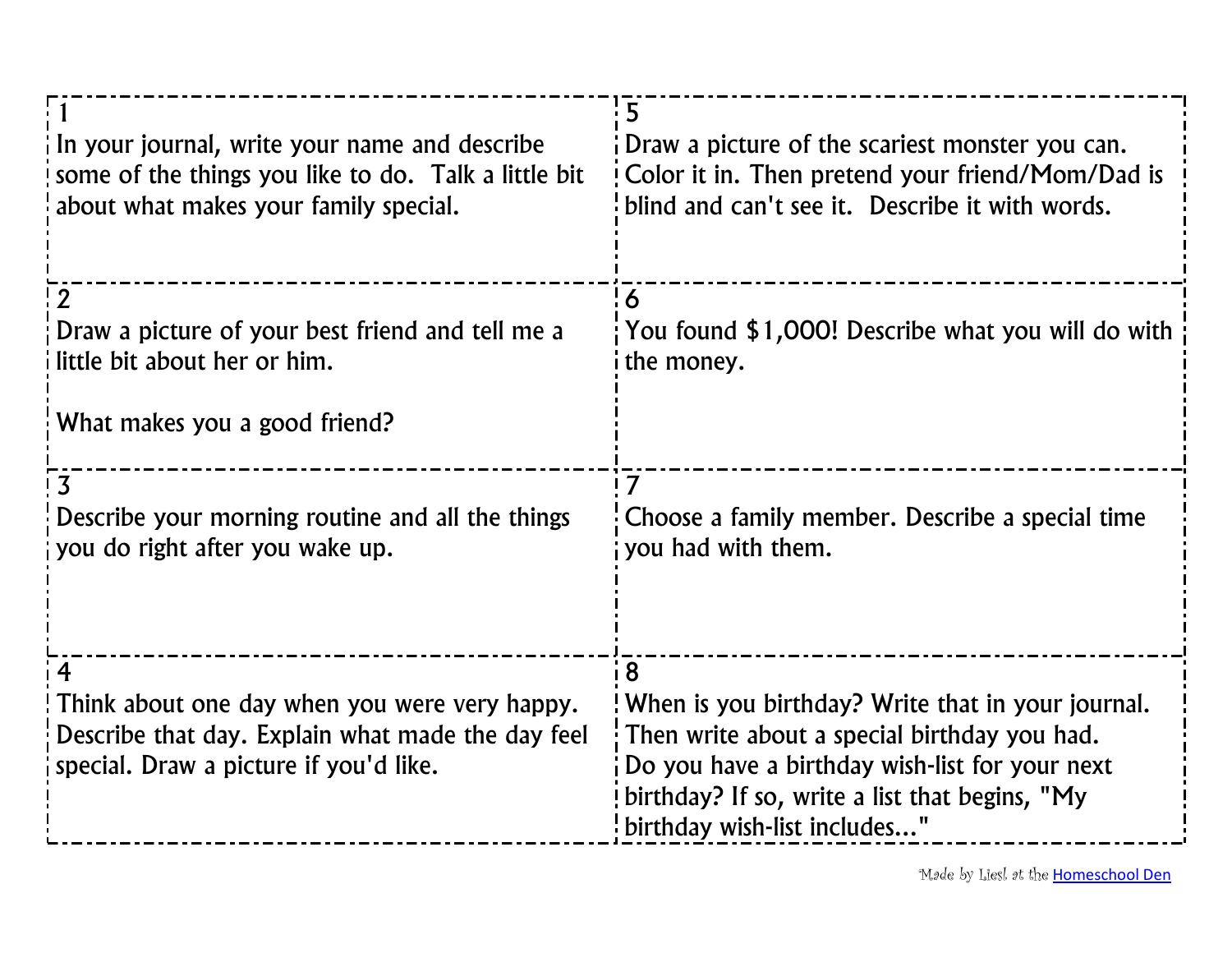| $\overline{9}$<br>Write a paragraph in your journal:<br>The hardest part of being a kid is                              | : 13<br>Where would you go today if you could be<br>transported anywhere in the world (or the<br>universe!).                                                                       |
|-------------------------------------------------------------------------------------------------------------------------|------------------------------------------------------------------------------------------------------------------------------------------------------------------------------------|
| 10<br>Write a paragraph in your journal:<br>My Dad is special because                                                   | 14<br>Write a paragraph in your journal:<br>The best part of being a kid is                                                                                                        |
| 11<br>Talk about your favorite time of day, your favorite<br>day of the week and then your favorite month or<br>season. | 15<br>Today when we woke up, all animals could talk.<br>Describe this extraordinary day!                                                                                           |
| 12<br>What does a super-fun day look like to you?                                                                       | 16<br>Your grandmother gave you a hat. You realize that<br>whenever you put it on, you become invisible.<br>Describe one adventure you have. What are some<br>things you would do? |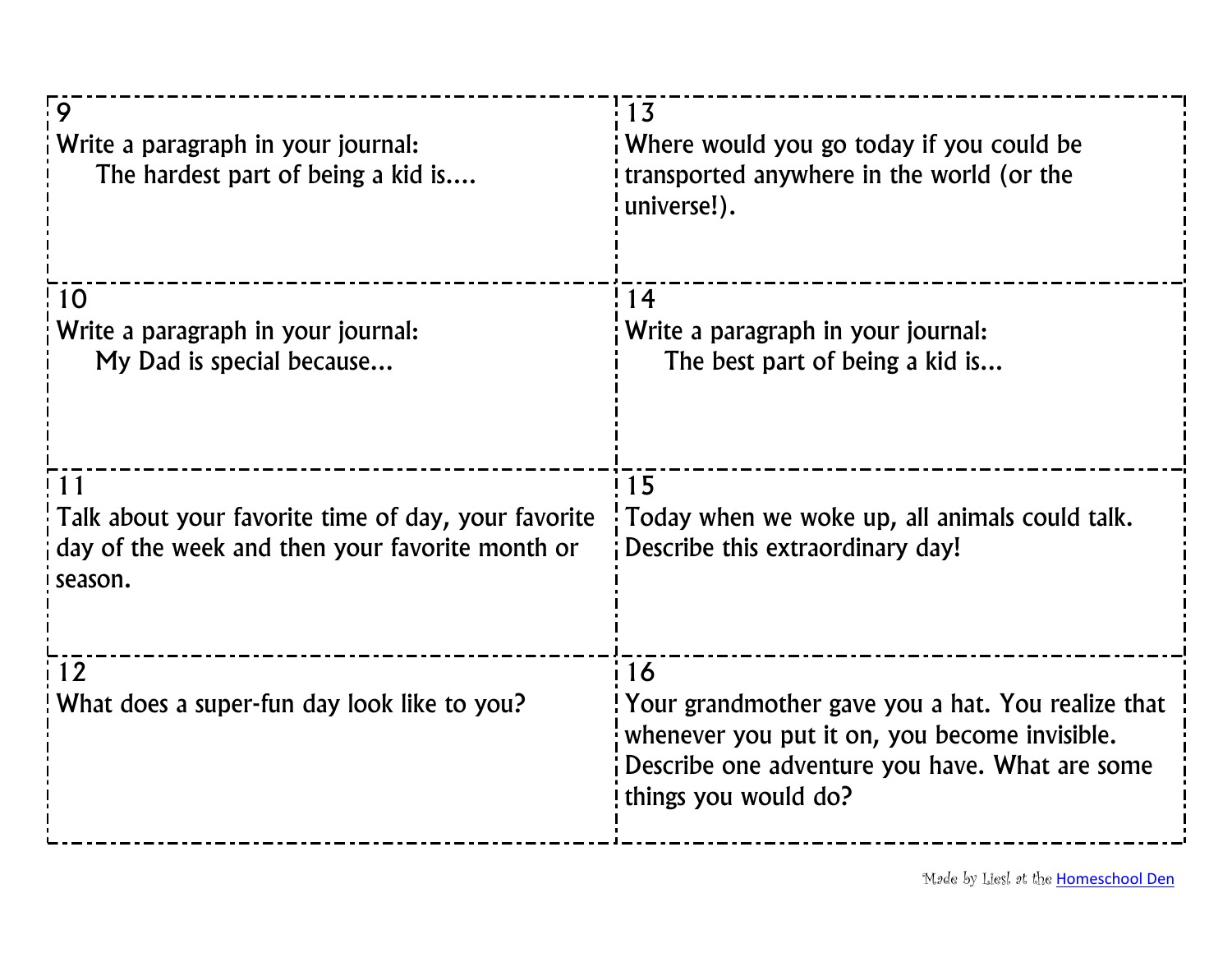| $\overline{17}$<br>Describe one of the worst days you have ever had.                                                                  | 21<br>If you could pick a super power what would it be<br>and why?        |
|---------------------------------------------------------------------------------------------------------------------------------------|---------------------------------------------------------------------------|
| 18<br>Draw a picture of your favorite animal. Describe<br>this animal's life out in the wild or make up a story<br>about your animal. | 122<br>One day I saw colored lights in the sky (Then<br>what happened?!)  |
|                                                                                                                                       |                                                                           |
| 19<br>Write a paragraph in your journal:<br>The worst part about being a kid                                                          | 123<br>If you could be an animal for a day, what would<br>you be and why? |
| 20<br>Describe the prettiest place in the whole wild<br>world.                                                                        | 124<br>Tell me about a time when you had to be very<br>brave.             |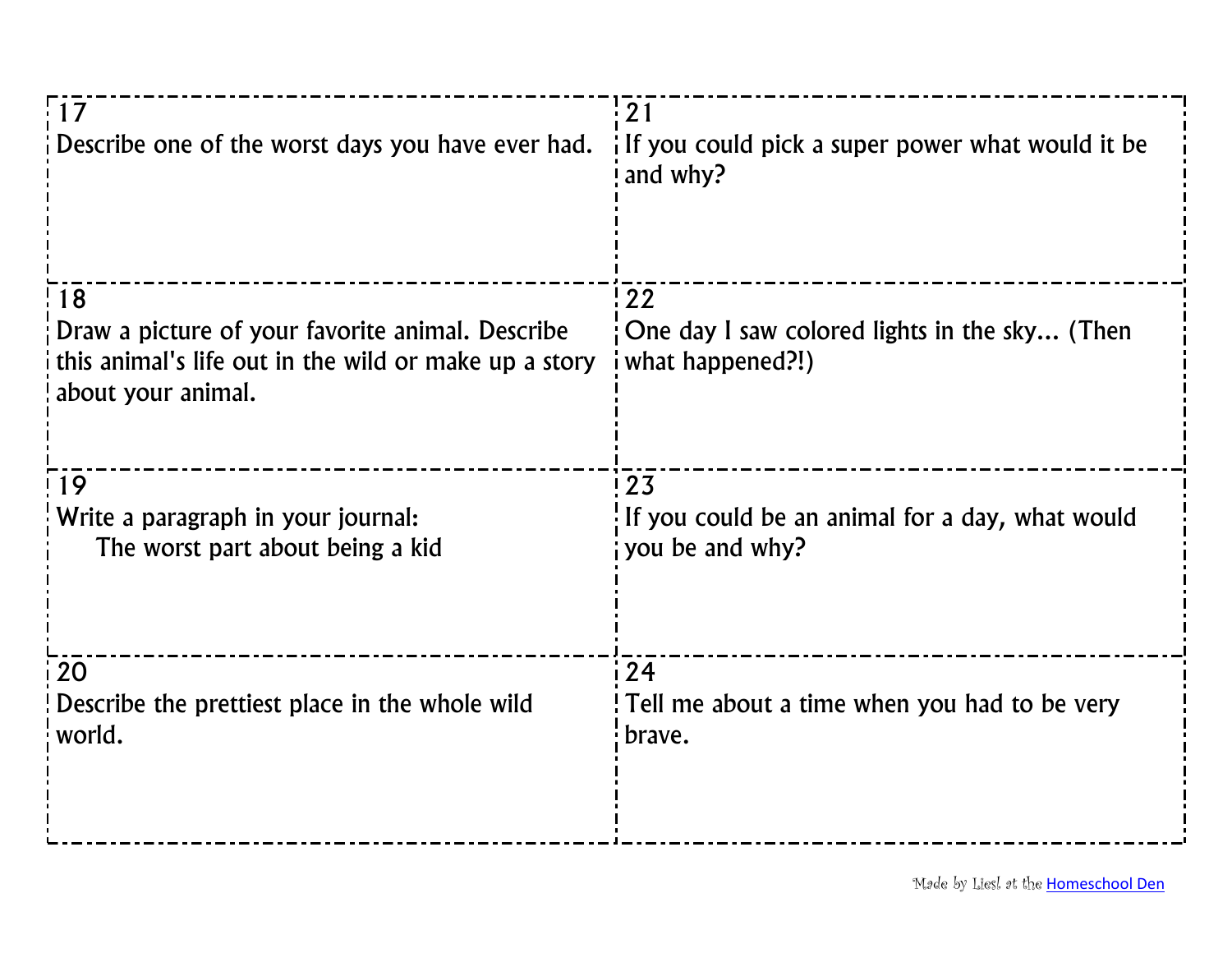| $\frac{1}{2}$                                                  | 29                                               |
|----------------------------------------------------------------|--------------------------------------------------|
| You gain the ability to shrink down to a very small            | One day you woke up and realized you were a      |
| size--the size of a mouse. Write about your                    | prince or princess living in a castle.           |
| adventures.                                                    | Describe the adventures you had that day.        |
| 26<br>Describe a dream that your dog or cat had last<br>night. | 30<br>Describe the strangest dream you ever had. |
| 27                                                             | 31                                               |
| Describe two or three funny (or strange) things                | Write a knock-knock (or other) joke in your      |
| your Mom or Dad does!                                          | journal.                                         |
| 28                                                             | 32                                               |
| How would you make the world a peaceful place?                 | Describe a day in the life of your cat or dog.   |